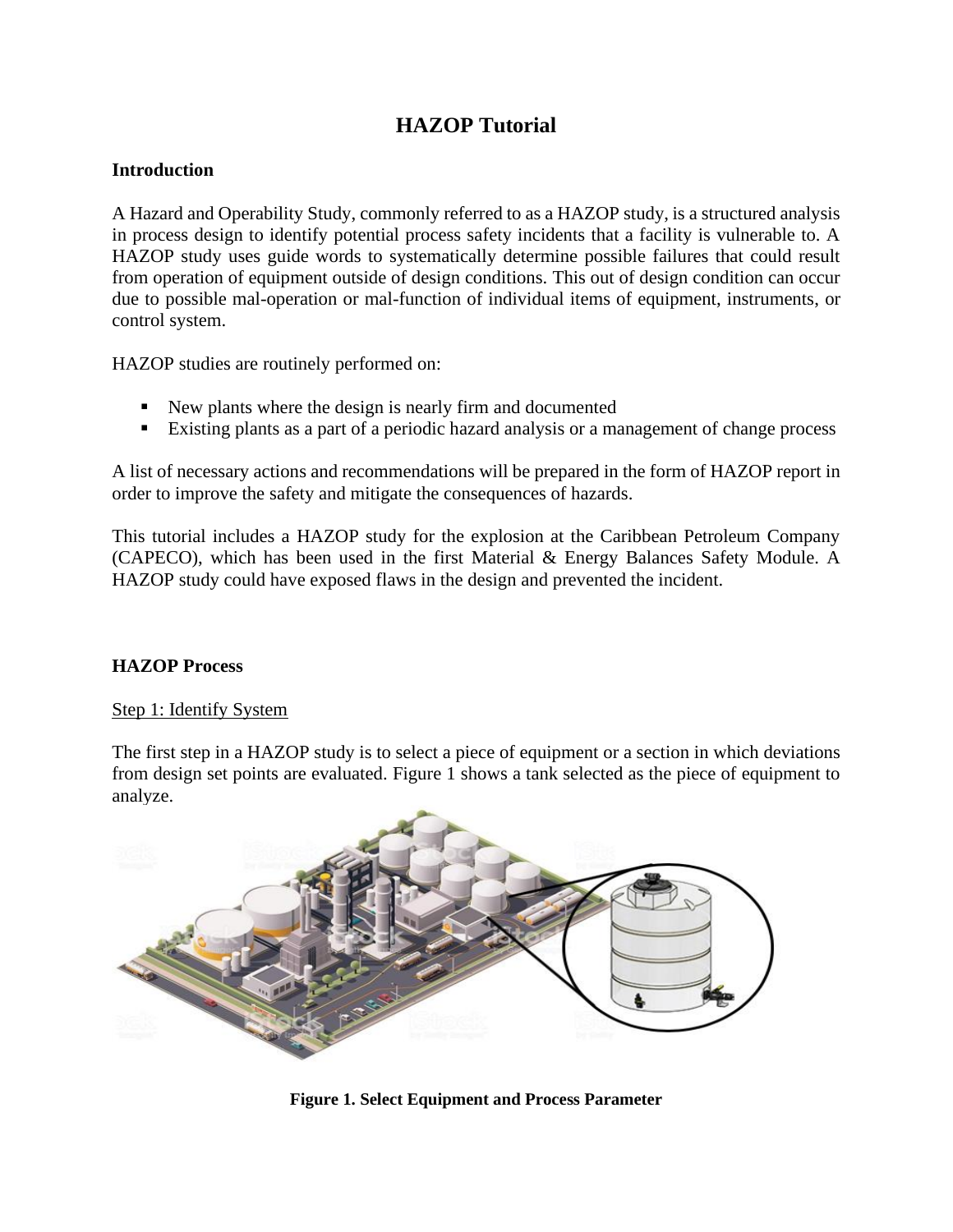## Step 2: Use Guide Words and Process Parameter

The next step is to identify each process parameter (e.g. flow rate) that is relevant to that equipment's operation. With the process parameter in mind, *Guide Words* are used to systematically consider all abnormal operating scenarios. Appropriate Guide Words must be systematically applied to the process parameter to analyze whether or not the scenario is possible. The HAZOP guide words are shown below in Table 1.

| No.            | <b>Guide Word</b> | <b>Meaning</b>                                                            | <b>Process Parameters</b>                                       | <b>Example</b>                                                                                                                     |
|----------------|-------------------|---------------------------------------------------------------------------|-----------------------------------------------------------------|------------------------------------------------------------------------------------------------------------------------------------|
| 1              | No or Not         | The complete negation of the intention<br>from the design                 | Flow                                                            | No flow to Tank when there<br>should be                                                                                            |
| $\overline{2}$ | More              | There is a quantitative increase in<br>whatever is being identified       | Flow, Temp, Pressure,<br>Level, Concentration                   | Gas Temperature <i>more</i> than<br>normal operation                                                                               |
| 3              | Less              | There is a quantitative decrease in<br>whatever is being identified       | Flow, Temp, Pressure,<br>Level, Concentration                   | Tank Level less than normal<br>operation                                                                                           |
| 4              | As Well As        | There is a qualitative modification, or<br>a qualitative increase         | Quality                                                         | -Impurities as well as expected<br>composition<br>-Extra phase present (gas as well<br>as liquid)<br>-Additional product formation |
| 5              | Part Of           | There is a qualitative modification or<br>decrease                        | Quality                                                         | Pump reaching part of full speed<br>Another scenario: component<br>missing                                                         |
| 6              | Reverse           | Opposite of the design intent                                             | Flow, Reaction                                                  | Reverse flow through check<br>valve<br>Reverse chemical reaction,                                                                  |
| 7              | Other Than        | There was a complete substitution                                         | Quality                                                         | Acid added other than water                                                                                                        |
| 8              | Early             | Something occurred earlier than<br>intended (clock time)                  | Applicable mainly for<br><b>Batch Process</b>                   | Cooling water started earlier<br>than intended time                                                                                |
| 9              | Later             | Something occurred later than<br>intended (clock time)                    | Applicable mainly for<br><b>Batch Process</b>                   | Cooling water started later than<br>intended time                                                                                  |
| 10             | <b>Before</b>     | A step was performed before it should<br>have in the process sequence     | Applicable mainly for<br><b>Batch Process</b>                   | Cooling step performed before<br>heating step                                                                                      |
| 11             | After             | A step was performed after it should<br>have in the process sequence      | Applicable mainly for<br><b>Batch Process</b>                   | Heating step performed after<br>cooling step                                                                                       |
| 12             | Other             | Encompasses general issues not well<br>described by the other guide words | Start-up/Shut-down,<br>Corrosion, Leak, Utility<br>failure etc. | Tank Corrosion, Reboiler<br>Changeover, Leak from valve,<br>Power failure                                                          |

#### **Table 1. HAZOP Guide Words and Definitions**

In Figure 1, one of the process parameters is the inlet flow rate. The relevant guide words that can be applied to flow rate are "No, More, Less, Reverse". Other process parameters may include temperature, pressure, flow rate, pH, concentration, viscosity, volume, etc.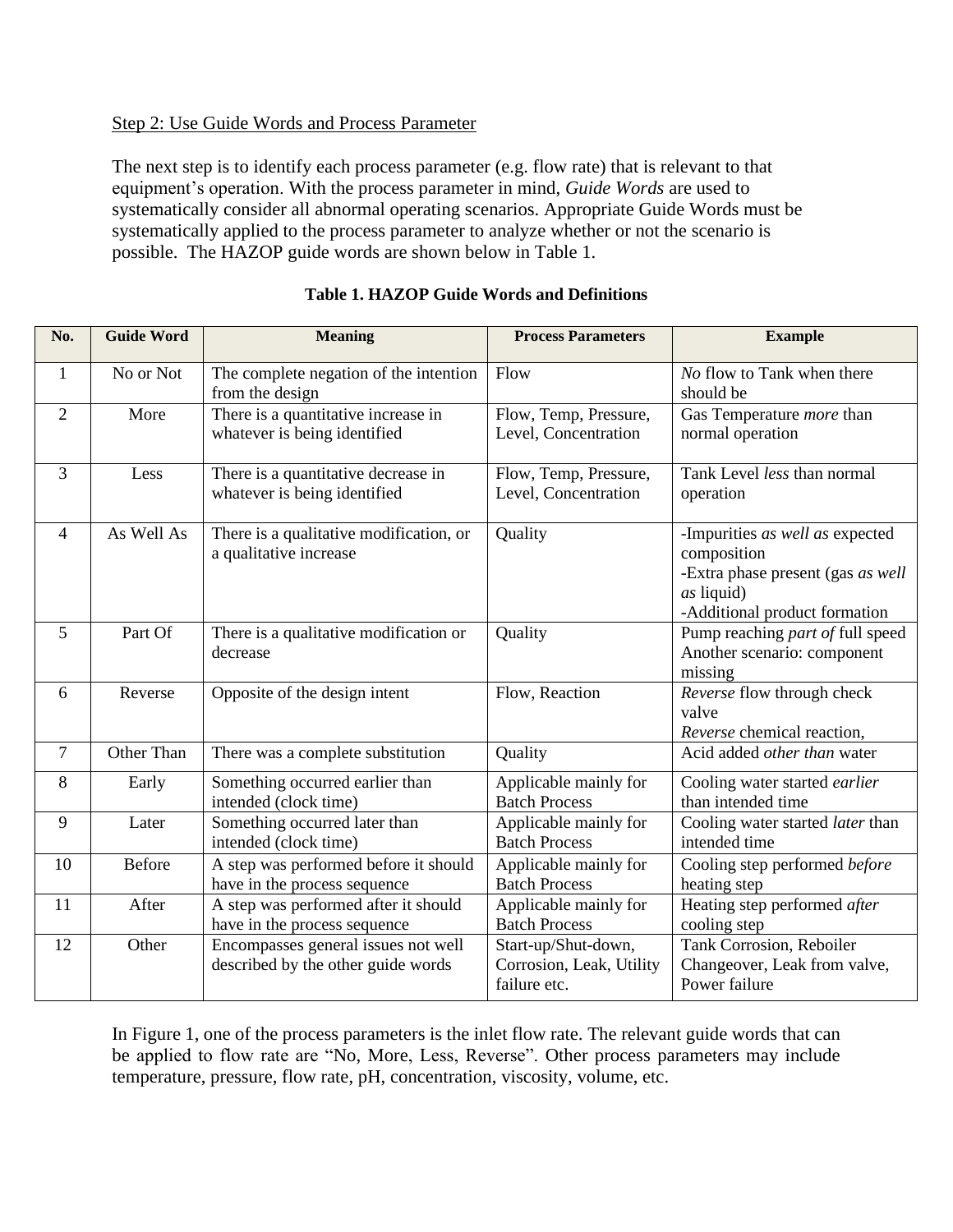Using the guide word and parameter, we can analyze the deviations from normal operating conditions that the equipment could incur. *A deviation is any divergence from normal operating behavior.*

# Guide Word + Parameter = Deviation

Here are some quick examples:

| <b>Guide Word</b> | <b>Parameter</b> | <b>Deviation</b> |
|-------------------|------------------|------------------|
| More              | Pressure         | More Pressure    |
| Less              | Level            | Less level       |
| No                | Flow             | No flow          |

Note: Not every guide word will apply to each scenario. For example, there is no physical meaning to a temperature reading being related to the guide word "part of".

Next step is to look into the Cause, Consequence, Safeguards provided, and any additional safeguard required.

#### Step 3: Identify Cause

The HAZOP team identifies the potential reasons which would result in the variation in process parameter. There could be several causes which can lead to a variation. All such causes need to be identified.

| Guide word + Process Parameter = Deviation | <b>Typical Causes</b>                                                    |  |
|--------------------------------------------|--------------------------------------------------------------------------|--|
| No flow                                    | Valve Closed; Pump failure; Incorrect pressure difference, Major         |  |
|                                            | leakage etc.                                                             |  |
| Less flow                                  | Pump cavitation, Fouling, partial blockage etc.                          |  |
| <i>More</i> flow                           | Valve full open, Increased pump speed, Increased pressure differential   |  |
|                                            | etc.                                                                     |  |
| <i>Reverse</i> flow                        | Pump trip, Incorrect differential pressure, check valve passing          |  |
| More (High) Pressure                       | Closed discharge, pressure control failure, excessive reboiling, loss of |  |
|                                            | reflux                                                                   |  |
| <i>Less (Low)</i> pressure                 | Pump/compressor failure                                                  |  |
| <i>More (High)</i> temperature             | Heater control failure, Runaway reaction                                 |  |
| Less $(Low)$ temperature                   | Loss of heating, Fouled exchanger                                        |  |
| More level                                 | Level control failure, More input than output                            |  |
| Less level                                 | Level control failure, Less input than output                            |  |
| Other Composition Than Usual               | Leaking exchanger tubes, Feed Change, Wrong additives, additional        |  |
|                                            | reactions                                                                |  |

**Table 2. Typical Causes of Deviations in Process Parameters**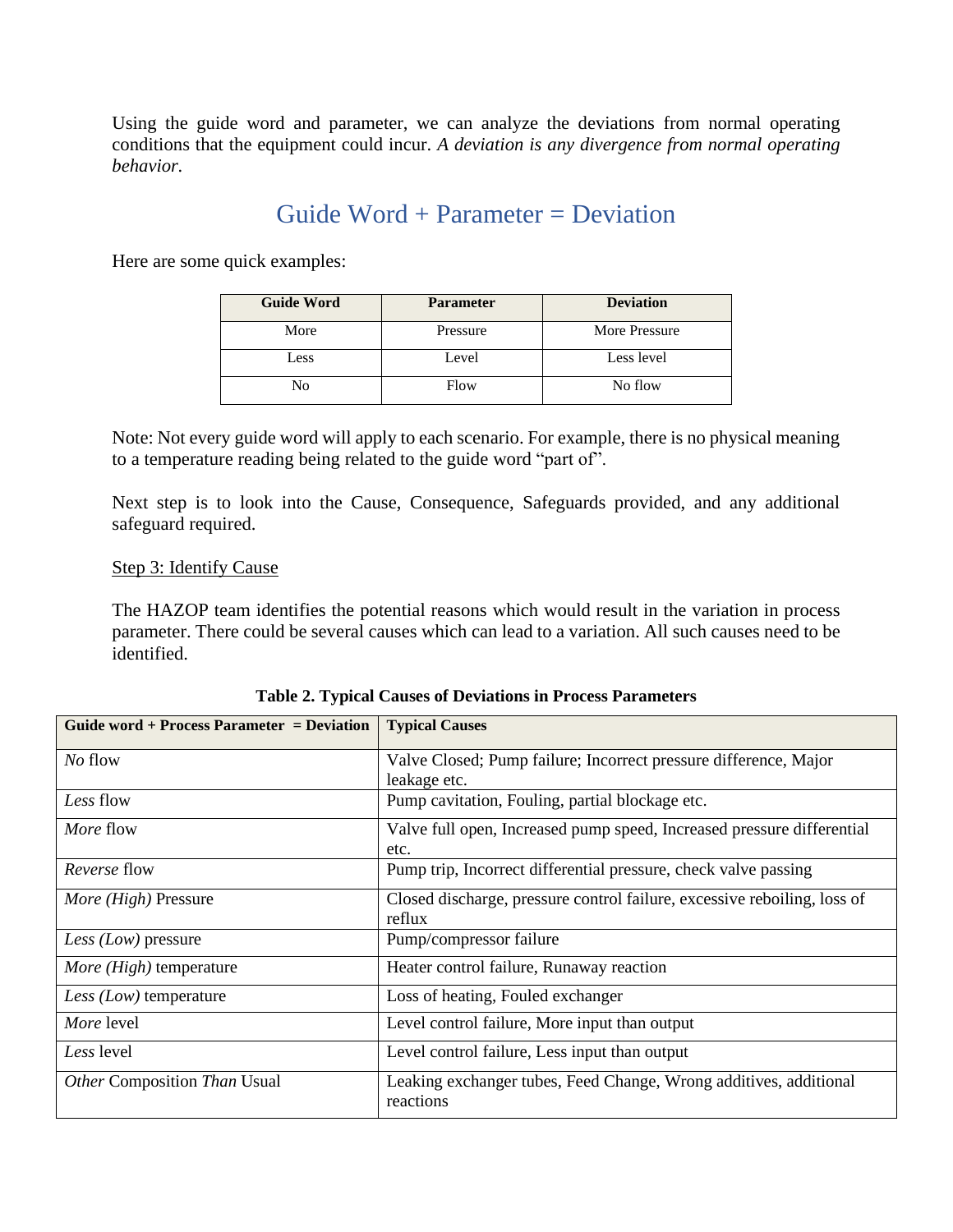## Step 4: Identify Consequences

The HAZOP team identifies potential results of a deviation on the system in case it occurs. The result could be potential damage to equipment, personal injury, environmental impact. While writing consequences, the team does not consider any safeguards to be functioning.

Example: "High level (*deviation*) in tank leads to overfill of tank causing release of flammable material, fire and explosion." While writing consequences, any existing safeguards (e.g. high-level alarms, overfill protection system) are assumed to be not working.

## Step 5: Identify Safeguards

The HAZOP team looks into the existing system to identify design and operating features **which have been implemented** to prevent the deviation, cause, or consequence. Safeguards could be an engineering or procedural barrier. All the existing protections should be identified and listed in the table.

Common Examples:

- Process alarms
- Standard operating procedure (SOP)
- **Pressure safety valves**

## Step 6: Provide Recommendations

The HAZOP team evaluates whether the available safeguards are adequate to protect the system from proceeding to undesirable consequences. The number of safeguards required are calculated based on a risk matrix (not considered in this tutorial). If the existing safeguards are found inadequate, HAZOP team provides action plans to prevent/sense/mitigate the hazard/consequence. For the simplicity, we will list all the recommendations in our HAZOP study.

## Examples:

- Addition of a trip action
- Adding a backup cooling water system in a reactor in case existing cooling water supply (safeguard) stops
- Overfill protection system in tanks

**Note:** *Safeguards* are protections in place while *Recommendations* are a lists of protections that should be added. Safeguards and Recommendations are different.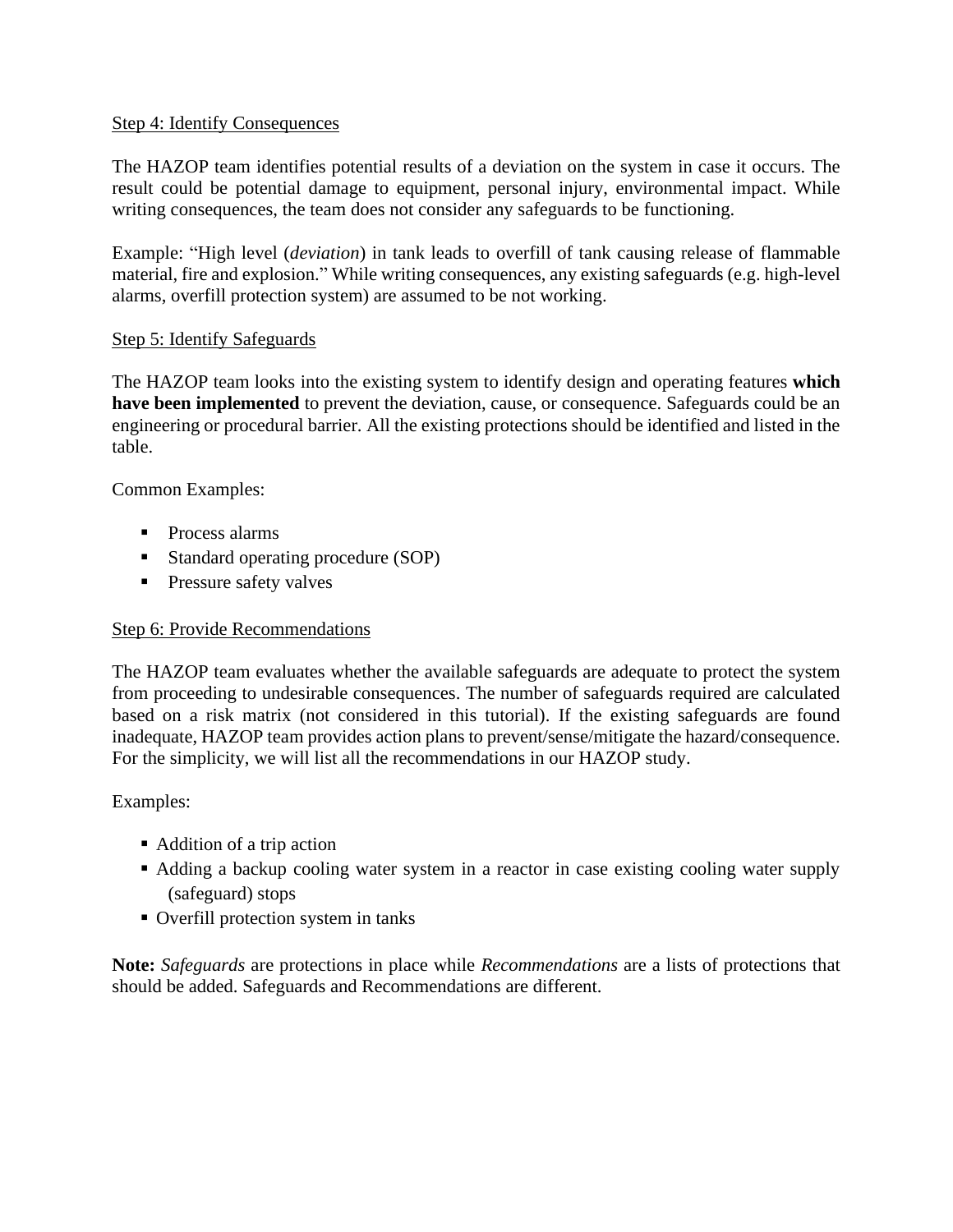## **HAZOP Implementation**

The HAZOP study forces engineers to consider all deviations from normal operating conditions and the associated hazards. After completing a HAZOP study, the next step is to implement protections or safeguards. Each safeguard must be capable of independently preventing the deviation.

While HAZOP is a qualitative study, a Layer of Protection Analysis (LOPA) is semi-quantitative. Engineers implement protections to the equipment that prevent the mathematically highest impact scenarios in terms of risk and probability. Please see the LOPA Tutorial for more informatio[n here.](http://umich.edu/~safeche/assets/pdf/LOPA_Tutorial.pdf)

A typical HAZOP worksheet will look like this:



**Note:** Following *causes* are not considered in HAZOP study:

- 1. Simultaneous occurring of two unrelated incidents is not considered due to very low probability (e.g. more reactant level and failure of cooling jacket in a reactor)
- 2. Simultaneous failure of more than one independent protection devices is not considered due to low probability (e.g. simultaneous failure of high-level alarm and overfill protection system)
- 3. Natural Calamity (e.g. Earthquake, Flood, Cyclones etc.)
- 4. Sabotage

**Note**: An independent failure is one that does not influence the occurrence of a second failure and vice versa. For example, a pump and level transmitter could both fail on their own while a process in is operation. The failure of the pump did not cause the failure of the level transmitter.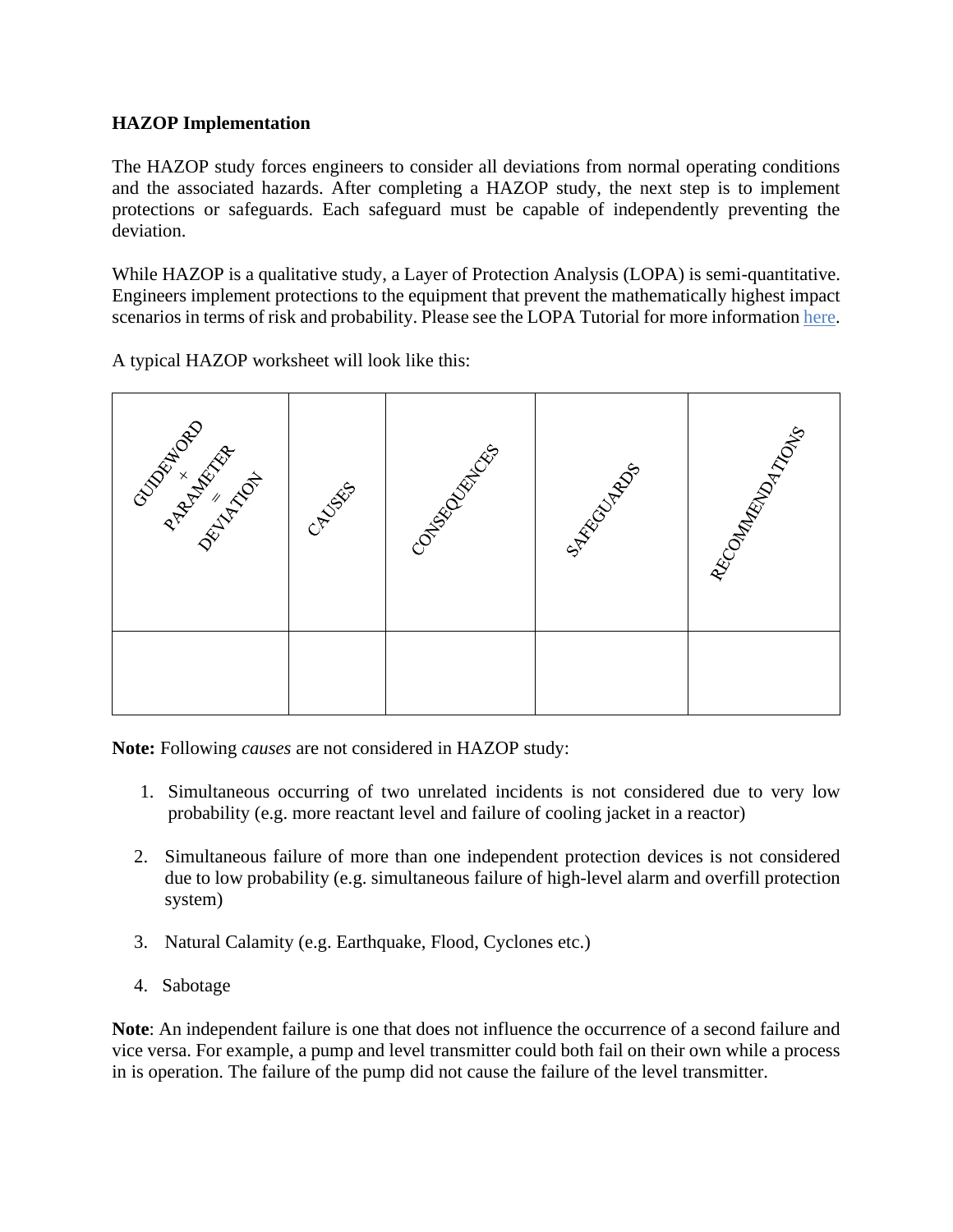#### **While completing a HAZOP, please consider the following:**

- 1. Failure of pressure safety valves/rupture discs are **Not** taken as a cause due to them being the last layer of defense. Pressure safety valves shall be considered as a safeguard.
- 2. Design related issues are **Not** considered as a cause because it is assumed that design calculations are correct. (e.g. incorrect line sizes in original designs)
- 3. It is assumed that all the equipment and control systems are working as per design intent. (e.g. we don't take incorrect pressure setpoints of relief valve)
- 4. In the case of multiple units of equipment (e.g. valves/Reboiler/Pumps), ensure to mention the equipment name defined in the figure (e.g. Valve X1, pump Y1) for clarification.
- 5. It is also possible that there is no safeguard present for a system. In this case, specify "None" in "Safeguard" column.
- 6. Standby equipment (pumps, reboilers etc.) can be considered as safeguards in the event of failure of existing equipment. This is because standby equipment can be taken inline to prevent any economic penalty or hazardous situation.
- 7. One "Deviation" can be a cause of another "Deviation" (e.g. *More* flow can be a cause of *More* level)
- 8. A protection system can be a cause and a safeguard for different cases. (e.g. level transmitter failure can be a cause for *high* level, but a level transmitter can act as safeguard in case of *more* flow)
- 9. Specify only those causes which can independently lead to a "Deviation" (e.g. a closed tank outlet valve and *more* inlet flow can independently lead to *high* tank level)
- 10. Standard Operating Procedure, if available, can be taken as safeguard when there is manual operation.
- 11. Do not consider cases where two unrelated/independent causes can simultaneously occur.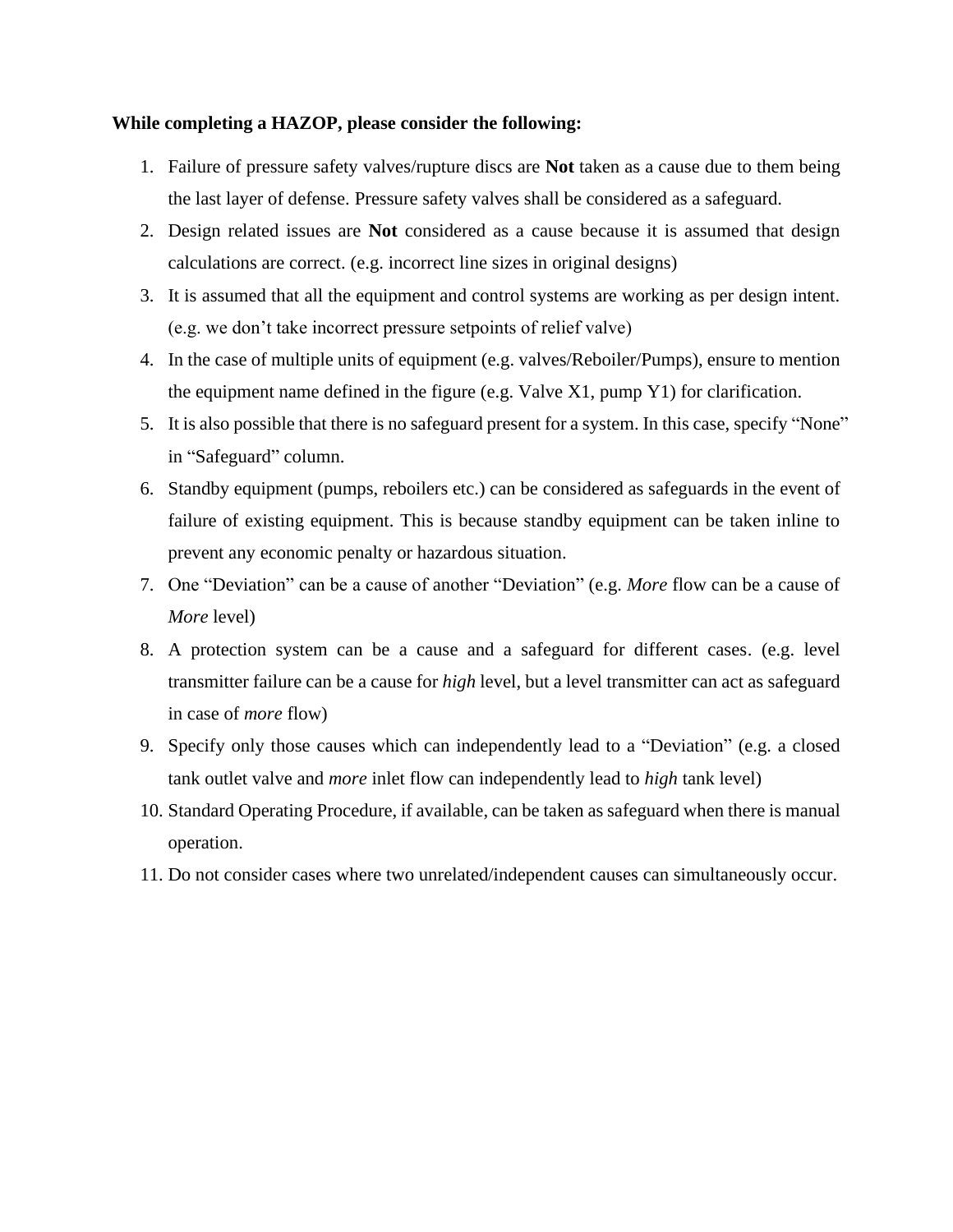## **HAZOP Study for CAPECO**

In the CAPECO explosion, the main gasoline storage tank was full, so an additional shipment of gasoline had to be stored in four smaller tanks using a highly manual process. One of the tanks had a broken level transmitter so "fill time" was manually calculated, and unfortunately overestimated. The tank liquid overfilled and created a gasoline vapor plume, which found a spark and rapidly exploded. Watch the video here:<https://www.youtube.com/watch?v=41QMaJqxqIo> and view the incident report here:<https://www.csb.gov/file.aspx?DocumentId=5965>

This section will investigate how a HAZOP study performed at the CAPECO facility could have exposed flaws in the facility's protective systems. Exposing these hazards may have resulted in actions to close gaps and prevent the tank overfill that resulted in the catastrophic explosion.

We will use Figure 2 below to carry out a HAZOP for the CAPECO explosion. We will consider a steady state scenario where gasoline was transferred *from* Tanker Ship *to* Tank 409 through a block valve X1. Pump Y1 was operating and withdrawing liquid from Tank 409. To monitor Tank 409 level, a level gauge and a level transmitter was installed.



**Figure 2: Simplified Process Flow Diagram**

## *1. Identify System*

Consider the system to be the secondary gasoline storage tank 409. This vessel is the one that overfilled and resulted in the explosion. While the system being considered is Tank 409, the surrounding valves X1 and X2 along with pump Y1 will be important for considering causes of different deviations for this system.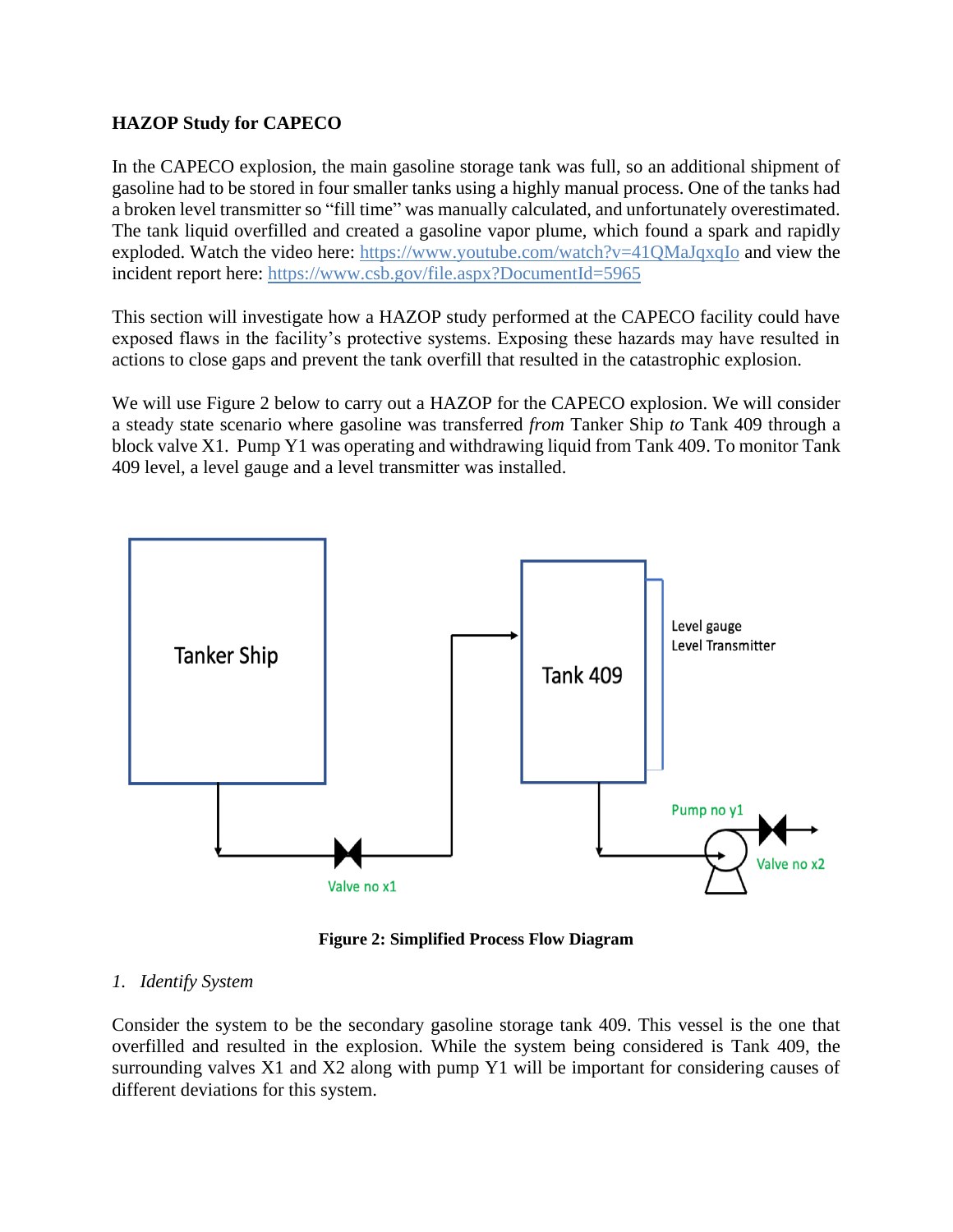## *2. Choose a Guide Word and process parameter*

We illustrate two scenarios below: (1) *no* flow and (2) *more* flow

## #1 Guide Word: **No**, Process Parameter: **Flow**

The engineer would consider a scenario where there was *no* flow from the tanker vessel to the storage tank. They would need to assess what does a *no* flow scenario means, what could have caused the scenario, and what are the consequences and potential safety implications. After determining the potential consequences, the engineer would look to see what safeguards were in place to prevent them and what further actions could be taken to ensure safety.

## #2 Guide Word: **More**, Process Parameter: **Flow**

The deviation *more* flow would describe an incident where more fluid than expected was offloaded into the tank. This scenario was the one that occurred in the CAPECO incident.

*3. Go to Step 2, and repeat for all relevant guide words* 

The interactive HAZOP worksheet for this example can be seen [here.](http://umich.edu/~safeche/table.html)

## *4. Write a short analysis after completing the HAZOP*

**Analysis:** This tank was not equipped with an automatic overfill protection system that would have stopped the flow as soon as it detected overfill or diverted the flow to another tank. After considering the consequences caused by *more* flow, the engineers at the CAPECO facility may have determined that their facility is ill-equipped to measure and react to additional flow.

#### *5. Gap Identification & Next Steps*

Once we have identified all hazards, the next step is to apply a Layers of Protection Analysis (LOPA) to the highest risk and impact scenario. These safeguards could include any of the following:

- 1. Functional level transmitter communicating with an automatic flow diverter
- 2. Alarm system alerting when there is a high level in the tank
- 3. Alternative secondary containment besides the diked region
- 4. Gas detector in the vicinity of the tank farm
- 5. Total organic carbon composition detectors on inlet to water treatment facility

If implemented, each of these layers of protection could have prevented this event from occurring. More information on how to conduct a LOPA can be found in the LOPA Tutorial [here.](http://umich.edu/~safeche/assets/pdf/LOPA_Tutorial.pdf)